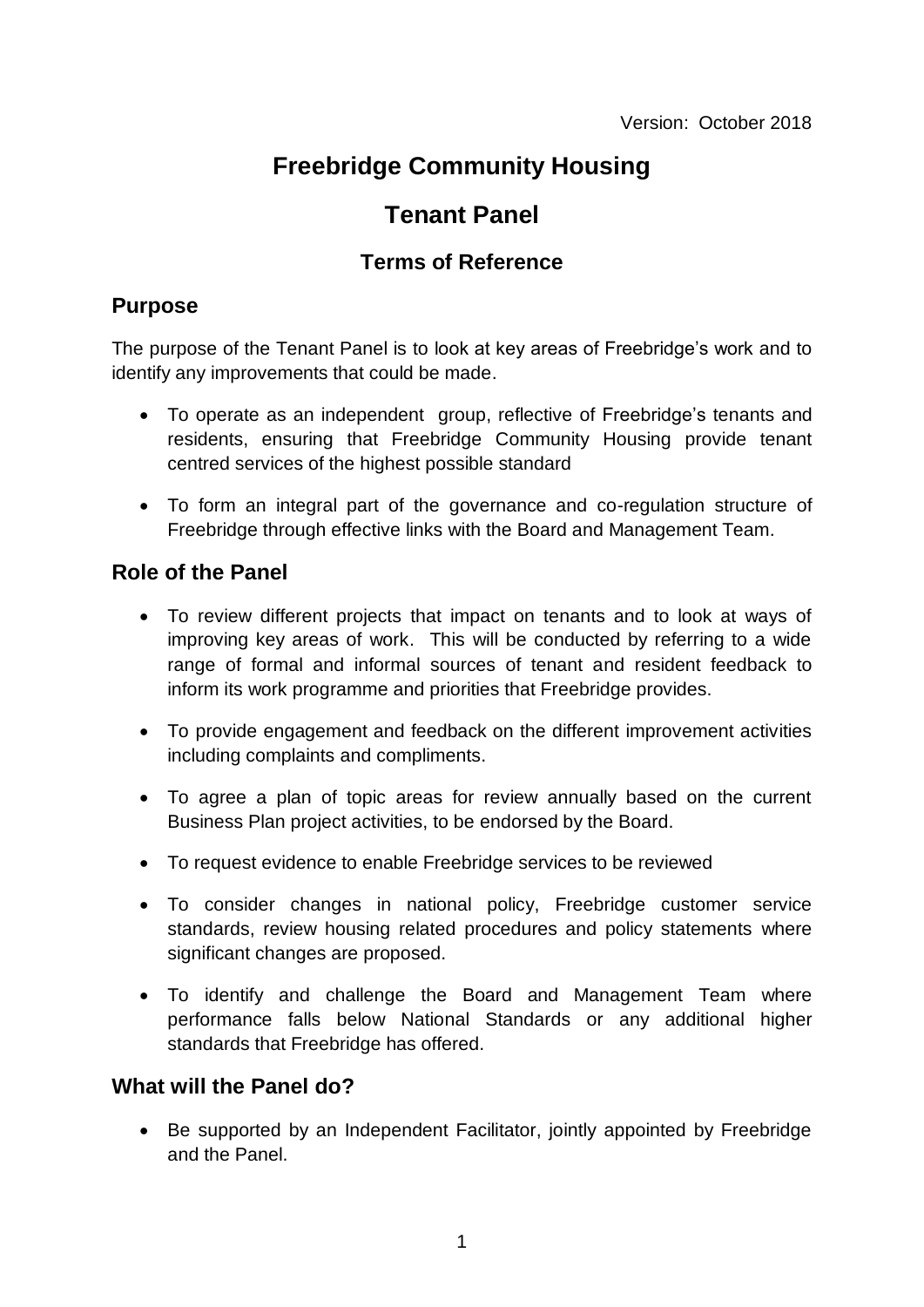- Provide a written report to the Freebridge Board (or a nominated subcommittee) on the Panel's activities on a quarterly basis.
- Provide recommendations to the Board or Management Team as appropriate, on the outcomes of any reviews carried out.
- Openly publicise its minutes to other tenants and Freebridge, subject to the need to maintain confidentiality around certain issues, via the Freebridge website
- Be able to request accurate, up to date and reliable reports and information from Freebridge to carry out its activities. Where appropriate, the Tenant Panel may invite officers and managers to meet with them. All requests for information and evidence should be submitted to Freebridge via the Governance Coordinator.
- Provide membership of one to the Complaints Panel which represents the second stage of the Freebridge Complaints Procedure, when required to do so.
- Attend as many as practicable, Freebridge events held during the year where an invitation is directly made, to include the Annual General Meeting and any Special General Meetings.
- Provide involvement in Resident Liaison where requested from partners who provide contracted works to tenants.
- Attend any training and development organised during the year.
- Refer to a wide range of formal and informal sources of tenant and resident feedback to inform its work programme and priorities.

### **What Freebridge will do?**

- Freebridge will consider all feedback and recommendations from the Tenant Panel and provide feedback.
- In the event of the Tenant Panel being dissatisfied with a response from Freebridge, the Tenant Panel can request a face-to-face meeting with a Director of the relevant service area. If they remain dissatisfied after this, they may appeal to the Board setting out their concerns. The Board will take account of the appeal and arrange for a Board Member to meet with the Tenant Panel at the Tenant Panel meeting which follows, unless urgent in which case a date will be arranged within 21 days. The Board Member will report back to the Board, and the Board will make a decision on the issue at its next meeting. If the Tenant Panel remains dissatisfied, the matter will be referred to an independent arbitrator for final consideration.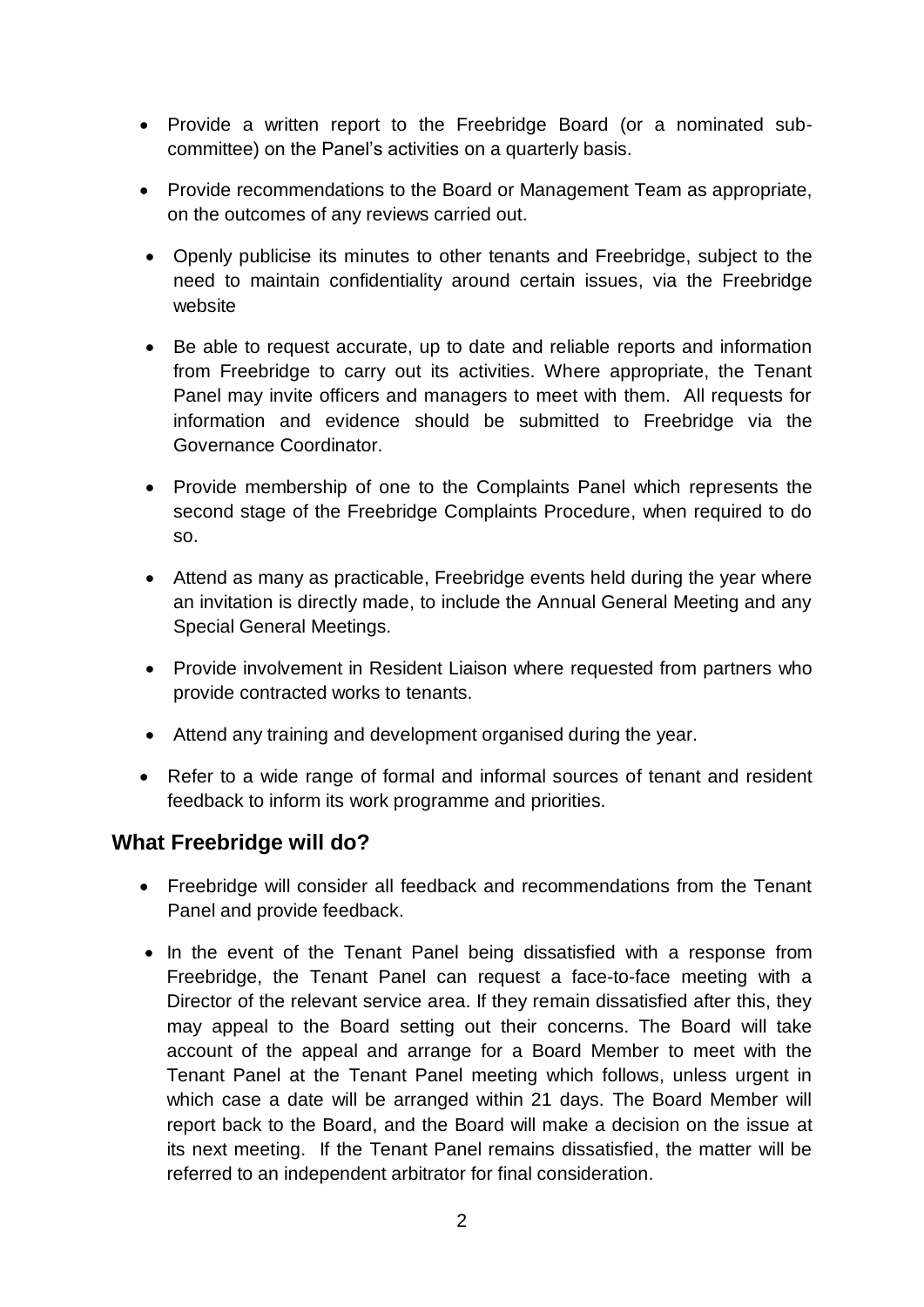In the event that Freebridge has concerns about Tenant Panel compliance with these Terms of Reference, representatives from the Management Team will meet with the Tenant Panel at the Tenant Panel's next scheduled meeting to raise these concerns and establish a joint agreement to ensure that the Tenant Panel complies with these Terms of Reference.

#### **Membership**

- Membership will be of up to 12 tenants, who will come from a wide range of backgrounds, and from the different communities, that Freebridge serves – details of the key skills and knowledge we look for in Tenant Panel members, in addition to our requirements of interested individuals, can be found at Appendix 1.
- Former Tenant Board Members can be appointed as Tenant Panel Members six months after their board membership has ended.
- Members will be appointed for a term of three years after an open and fair recruitment process. Members who step down at the end of their term of office, may be reselected for a further term of three years without the need for another recruitment process, provided that their performance has been judged to be of a satisfactory standard through the annual appraisal process. Reselection decisions will be made by the Communications Business Partner in consultation with the Tenant Panel Facilitator. No one may serve on the Panel for more than nine years.
- Recruitment of new members is conducted by following the terms of the Recruitment and Succession Procedure. This can be provided on request by the Governance Coordinator.
- Close relatives will not be permitted to serve together on the Panel. This is because of concerns around independence of judgement, conflicts of interest (actual and perceived) and diversity of representation. Should a situation occur whereby the relationship between two existing Panel Members changes to the extent that it falls within the definition of "close relatives", one of them would be expected to step down from the Panel. The term "close relatives" refers to spouse, partner, parents, grandparents, children, grandchildren, brothers, sisters, and similar relations by marriage or civil partnership, but not including estranged relatives where there has been no contact for a number of years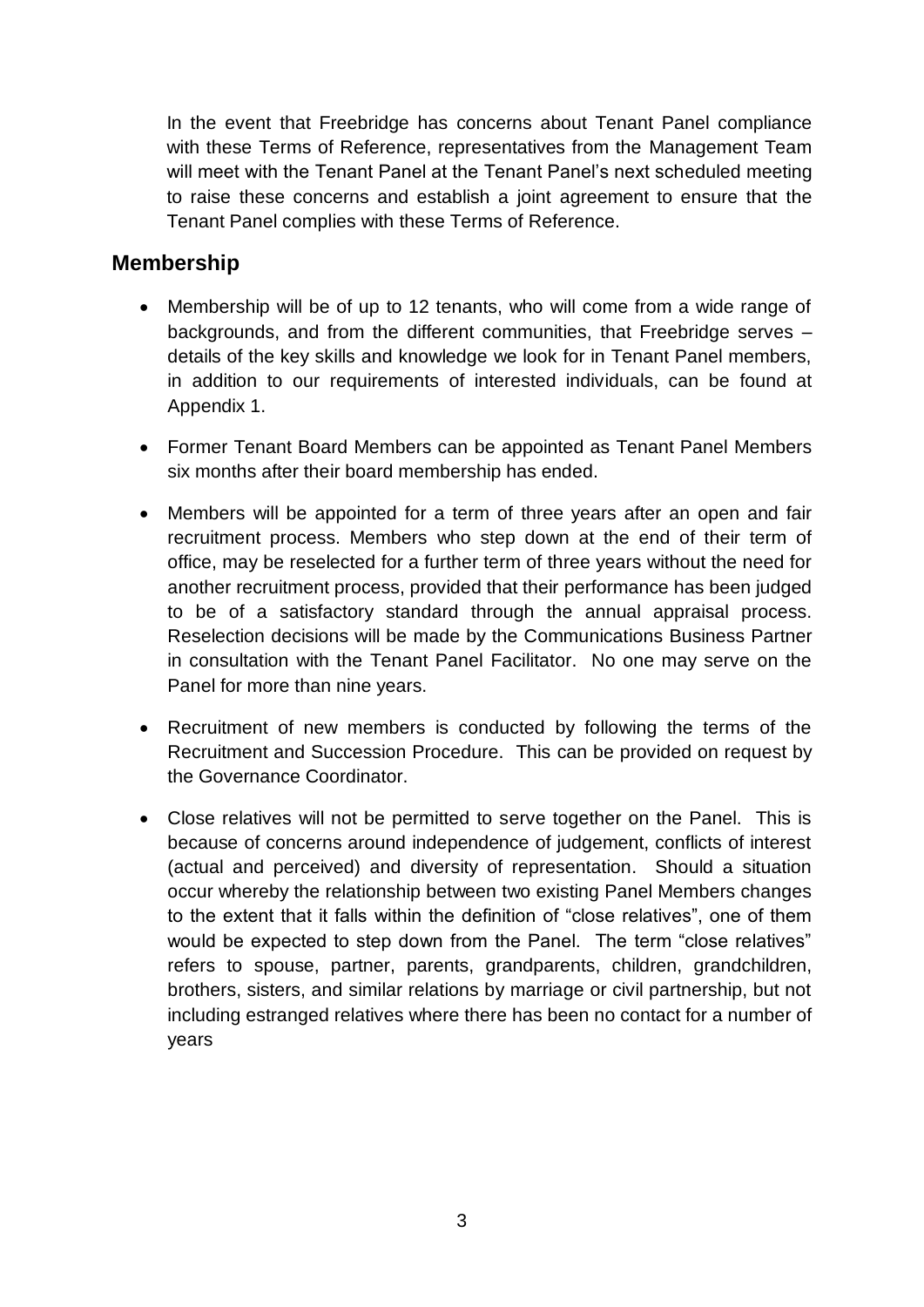## **Meetings**

- The Tenant Panel will normally meet monthly for a minimum of 8 meetings per year. Minutes of the meetings will be kept.
- The quorum for the Tenant Panel will be five members. Inquorate meetings should be noted and decisions ratified at the next quorate meeting.

## **Tenant Panel Member Code of Conduct and Confidentiality**

- Each Tenant Panel Member will be required to sign up to the Tenant Panel Code of Conduct at the first point of joining, and this should be considered alongside this document.
- Each Panel member will be supplied with a copy of the Code of Conduct and any subsequent amended versions, as agreed with the Panel and the Board.

### **Development and Financial Support**

- The Tenant Panel will have an annual appraisal to assess group and individual performance. The appraisal will be an opportunity to review training and development needs.
- Freebridge will provide a budget to pay for the Facilitator, relevant Panel expenses and ongoing support to enable capacity building and to develop skills within the Panel.
- Reasonable expenses incurred by the Panel members for attending meetings and when carrying out activities will be fully reimbursed.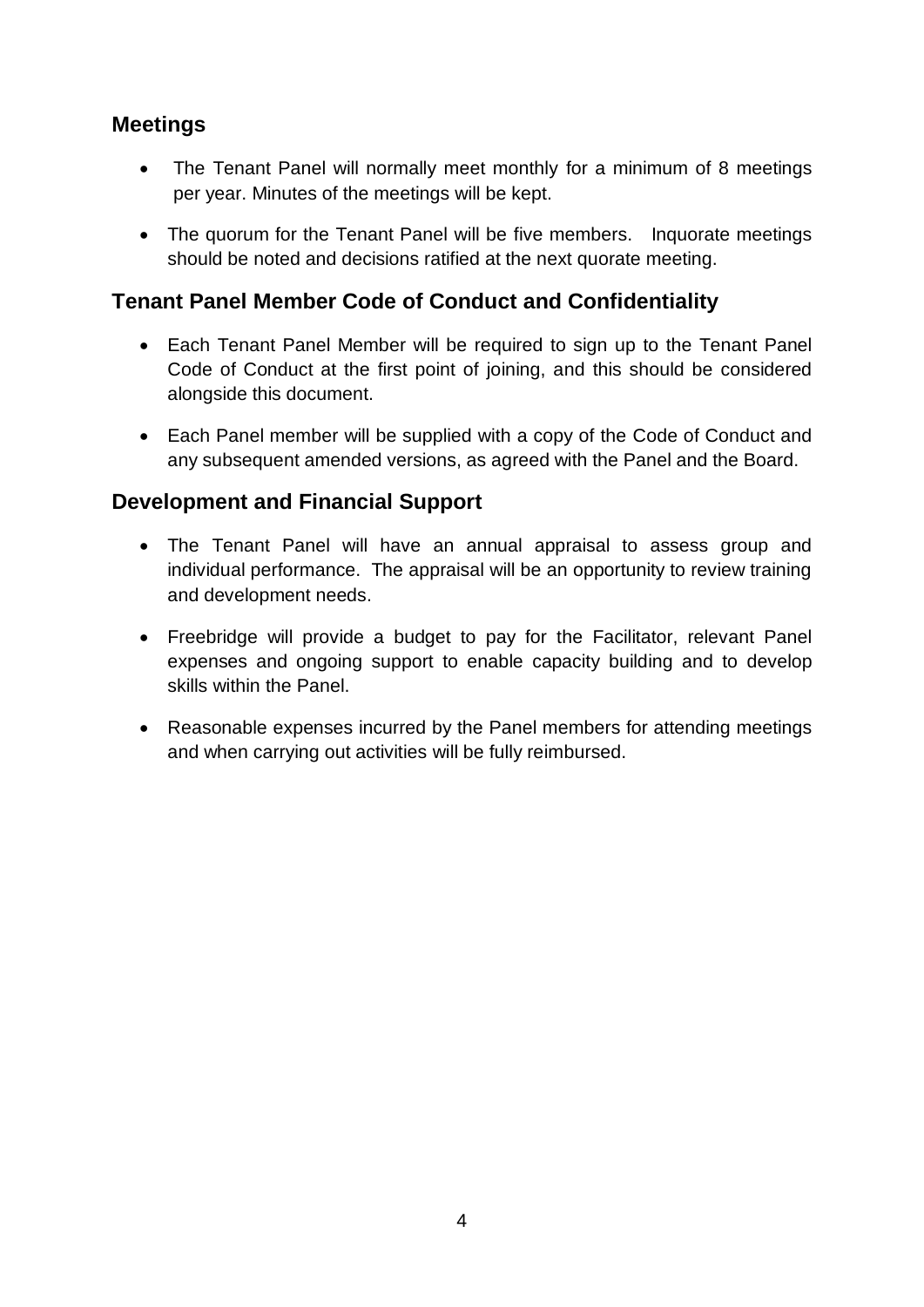## **Appendix 1**

## **Key Skills and Knowledge we look for in prospective Tenant Panel members:**

| <b>Area</b>       | We will expect you to:                                                                                                                                                                                                                                                                                                                                                                                             |
|-------------------|--------------------------------------------------------------------------------------------------------------------------------------------------------------------------------------------------------------------------------------------------------------------------------------------------------------------------------------------------------------------------------------------------------------------|
|                   | Mission, Vision Demonstrate a commitment to Freebridge Community Housing's,<br>mission, vision and values.                                                                                                                                                                                                                                                                                                         |
|                   | <b>Equality and Respect and value difference, while making sure people have fair and</b><br>diversity equal chances, in all aspects of your and Freebridge Community<br>Housing's work.                                                                                                                                                                                                                            |
| <b>Together</b>   | Work effectively with others to achieve Freebridge Community Housing's<br><b>Working</b><br>business aims.                                                                                                                                                                                                                                                                                                         |
|                   | Prepare for meetings by reading and understanding documents. While<br><b>Empowerment</b> attending meetings, be prepared to question and challenge<br>information/speakers in a positive and constructive manner.                                                                                                                                                                                                  |
| <b>Enthusiasm</b> | Help create and evaluate new ideas, solutions, methods or opportunities<br>for improving Freebridge Community Housing's performance and to<br>actively monitor on-going changes and solutions.                                                                                                                                                                                                                     |
|                   | Contribute effectively using the business information provided to check<br>that Freebridge Community Housing is achieving its objectives and<br><b>Integrity</b> suggest taking corrective action where necessary. During the continuous<br>improvement process with Panel members both written and verbal<br>information shared, can be of a sensitive nature so it must be treated<br>confidential at all times. |
|                   | <b>Customer Focus</b> Reflect the view of the customer experience.                                                                                                                                                                                                                                                                                                                                                 |

## **What Freebridge will require you to commit to as a Tenant Panel member:**

| Area What we will expect from you:                                                                                                                                           |
|------------------------------------------------------------------------------------------------------------------------------------------------------------------------------|
| <b>Panel meetings</b> You should attend all scheduled meetings of the Panel, unless you have a<br>good reason not to attend. If you miss four meetings in a row without good |